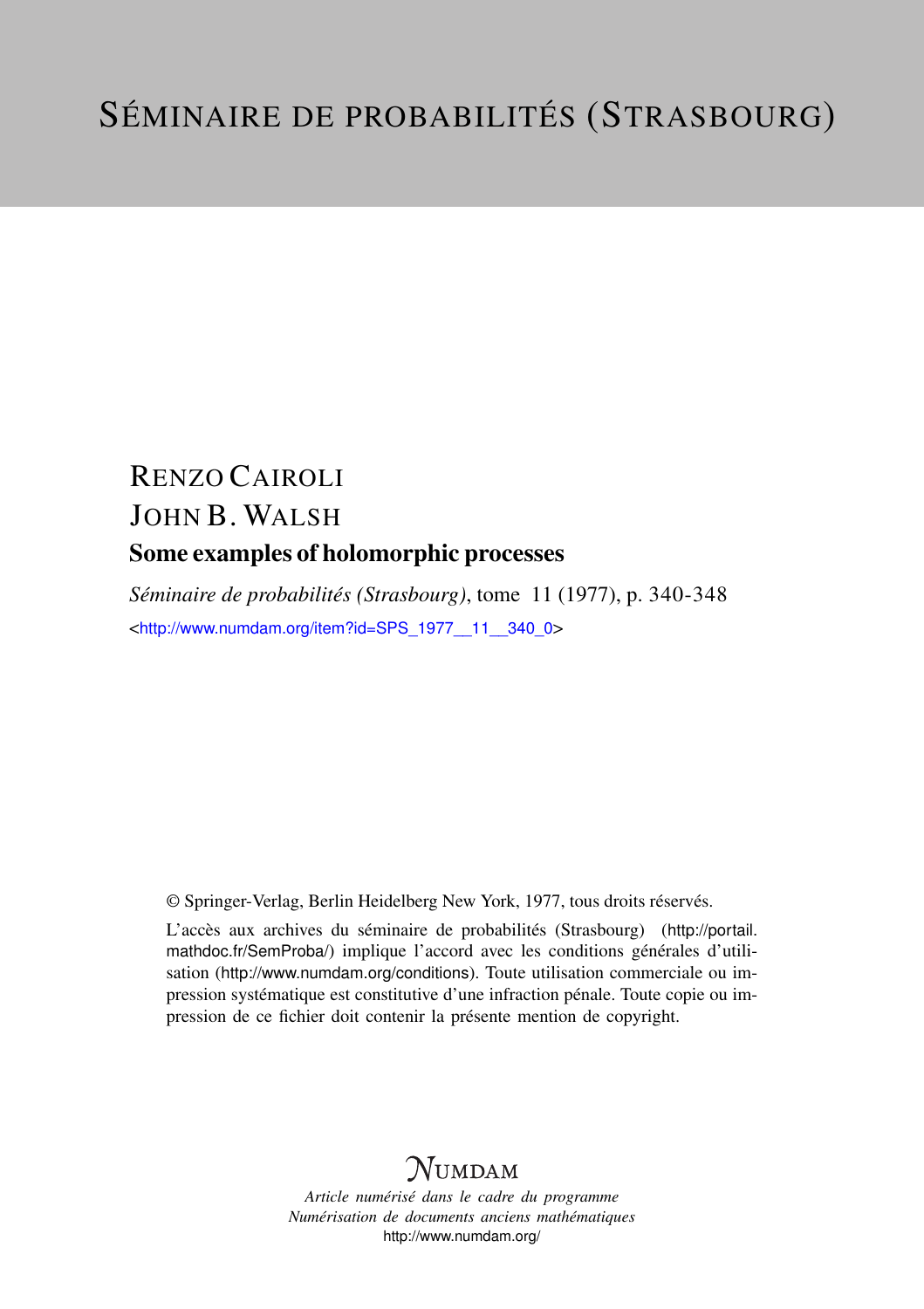## SOME EXAMPLES OF HOLOMORPHIC PROCESSES

by R. Cairoli and J.B. Walsh

We would like to provide some examples which complement the article [3] on holomorphic processes and which give some hints of possible new directions at the same time.

Let  $\{W_{\alpha}, \alpha \in \mathbb{R}^2_+ \}$  be the Brownian sheet and let  $\mathcal{F}_{\alpha}$  be the field  $\sigma\{W_{\alpha}, \alpha \in \mathbb{R}^2_+ \}$  $\zeta \prec z$ , suitably completed. We refer the reader to [3] for the definition of a holomorphic process and for the relevant notation. One comment on this definition is necessary. If  $\phi$  is holomorphic in a domain D with derivative  $\phi$ , and if  $z_1, z_2 \in D$ , then if  $\Gamma \subset D$  is a path from  $z_1$  to  $z_2$ ,

$$
\Phi_{Z_2} = \Phi_{Z_1} + \int_{\Gamma} \phi \, \partial W.
$$

This was only required for increasing paths in [1] and [3], but it really should have been required for a larger class of paths, namely at least for  $-$  in the terminology of  $[1]$ , p.  $142 - 111$  piecewise-pure paths. The articles  $[1]$  and  $[3]$ were only concerned with the square-integrable case, where this distinction makes no difference. Indeed, in this case, once (1) holds for horizontal and vertical paths, it must hold not only for all increasing paths, but for all piecewise-pure paths. It is not clear that this remains true for non-squareintegrable processes, as is indicated by example 5. Rather than to redefine holomorphic processes, we will say in this note that a holomorphic process which satisfies (1) for all piecewise-pure  $\Gamma$  is strongly holomorphic.

The only other fact about holomorphic processes we will use is that if  $f(x,t)$  satisfies the backward heat equation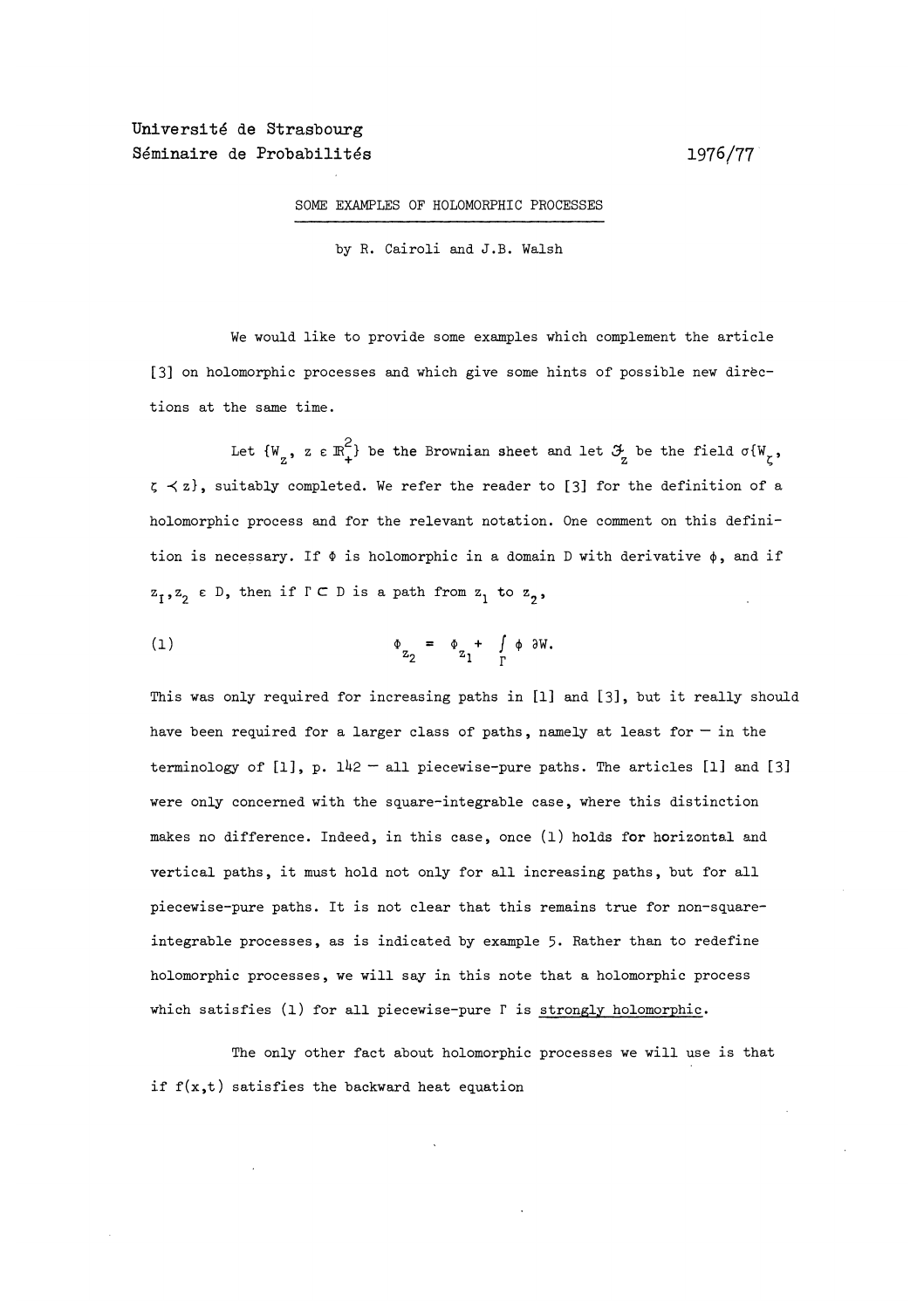$$
\frac{1}{2} f_{xx} + f_t = 0
$$

in the strip  $\{(x,t): \alpha < t < \beta\}$ , then  $\{f(W_{\alpha}, |z|), \alpha < |z| < \beta\}$  is a strongly holomorphic process with derivative  $\{f_x(W_z, |z|), \alpha < |z| < \beta\}$ ,

So far the only holomorphic processes which have been studied are those which are square-integrable and which are defined on a fixed domain, but the above fact is a simple consequence of Ito's formula for ordinary stochastic integrals (cf. [1]) and has nothing to do with any integrability conditions.

It is clearly of interest to weaken the requirement of square-integrability, but it is perhaps even more important to study random, rather than fixed domains. Consider the following natural example.

Example 1. Let  $f(x,t)$  be a function which is defined in  $\{|x| \le M$ ,  $t \ge 0\}$  and which solves the backward heat equation there. Then  $f(W_{\tau}, |z|)$  will be holomorphic in the random region

$$
A(\omega) = \{ z \in \mathbb{R}_+^2 : |W_{Z}(\omega)| < M \},
$$

in the sense that if  $z_1$  and  $z_2$  are in  $\mathbb{R}^2_+$  and if  $\Gamma$  is a piecewise-pure path from  $z_1$  to  $z_2$ , then

$$
f(W_{z_2}, |z_2|) - f(W_{z_1}, |z_1|) = \int_{\Gamma} f_x(W_{\zeta}, |z|) \partial W_{\zeta}
$$

a.s. on the set  $\{\omega: \Gamma \subset A(\omega)\}.$ 

The set A is open in  $\mathbb{R}^2_+$  and adapted, i.e. {z  $\epsilon$  A}  $\epsilon$   $\mathcal{F}_2$  for all z  $\epsilon$   $\mathbb{R}^2_+$ . A is not connected, however, and a curious fact about it is that its components are not adapted. For instance, let  $A_0$  and  $(A \cap R_2)$  be the connected components of A and  $A \cap R$ <sub>z</sub> respectively which contain the origin. Then

$$
34
$$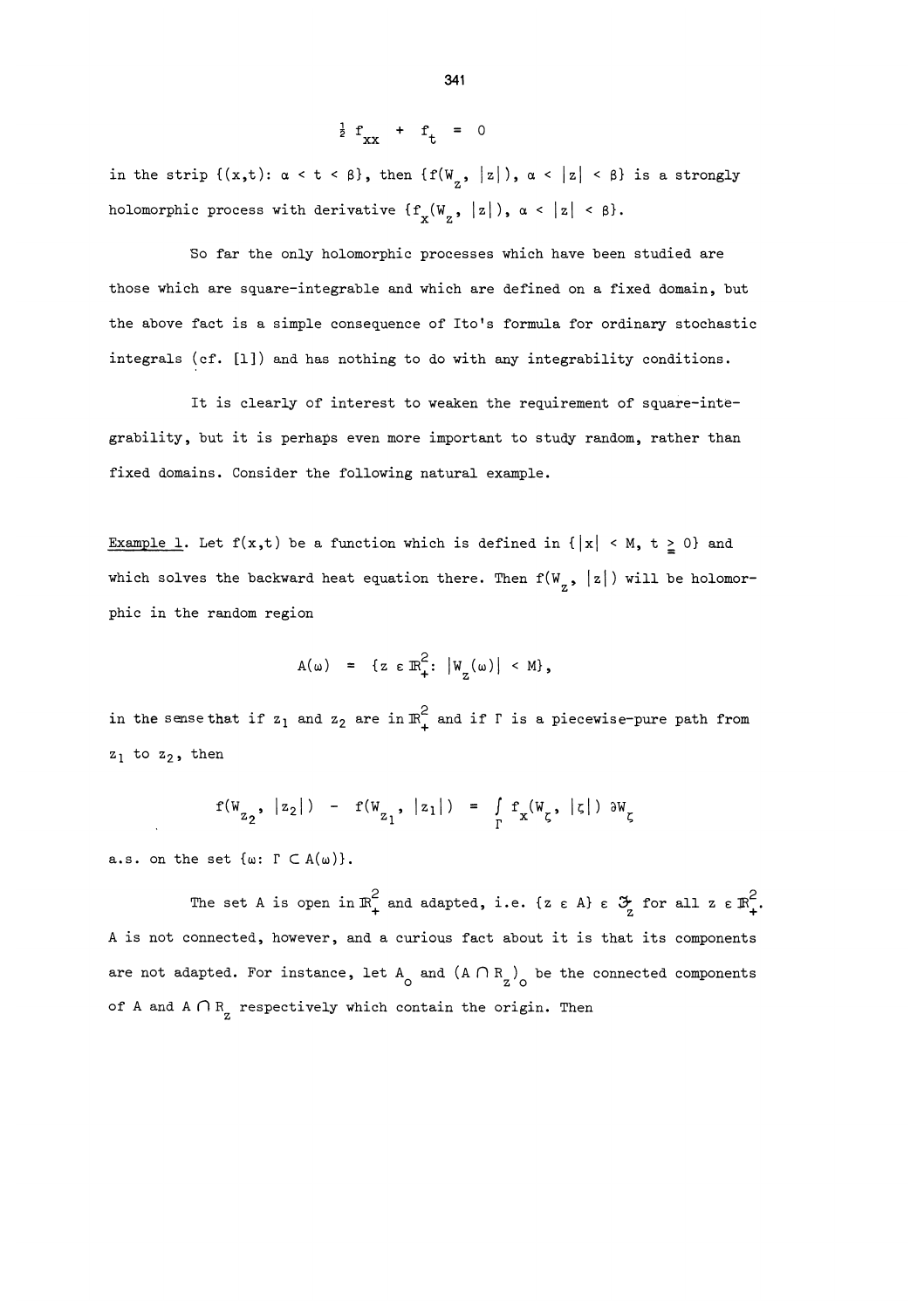$$
\{z \in A_{\underset{\sim}{0}}\} = \{z \in (A \cap R_{\underset{\sim}{Z}})_{\underset{\sim}{0}}\} \cup \{z \in A_{\underset{\sim}{0}}, z \notin (A \cap R_{\underset{\sim}{Z}})_{\underset{\sim}{0}}\}.
$$

The first set on the right is in  $\mathfrak{F}_z$ , but the second is not, for it depends on the behavior of W in  $\mathbb{R}_+^2$  -  $\mathbb{R}_+$ .

This might seem to make it awkward to study processes in connected regions, but it is possible to localize as follows. Let a  $\epsilon \mathbb{R}^2_+$  and put

$$
S_{a}(\omega) = \bigcup_{z: [a, z] \in A} [a, z].
$$

Then  $S_{\rm g} \subset A$ , and  $S_{\rm g}$  is simply connected, adapted and measurable. Indeed,

$$
\{z \in S_{a}\} = \{[a,z] \subset A\} \varepsilon \quad \mathcal{F}_{z}.
$$

 $S_{\rm g}$  is what is sometimes called a stopping neighborhood of a, and it would seem natural to study holomorphic processes in a stopping neighborhood, such as

$$
\{f(W_z, |z|), z \in S_a\}.
$$

Example 2. To see what might happen if we relax the square-integrability requirement slightly, consider the function  $t^{-\frac{1}{2}} \exp(x^2/2t)$ . This solves the backward heat equation in  $\{(x,t): t > 0\}$ , so the process

$$
e_{z}
$$
 =  $|z|^{-\frac{1}{2}} \exp(w_{z}^{2}/2|z|)$ 

is holomorphic, even strongly holomorphic, in  $\{z: |z| \geq 0\}$ . Since e<sub>s,t</sub>tends to infinity as either s or t tends to zero, it can't be extended to be holomorphic on  $\mathbb{R}_+^2$ .

The process  $e_{\tau}$  is not square-integrable, but it satisfies the following local square-integrability property: if a  $\epsilon \mathbb{R}^2_+$  and  $|a| > 0$ , then for  $z > a$ ,  $E\{e_{z}^{2}|\mathcal{F}_{A}\}\$ is a.s. finite if  $|z| < 2|a|$ . Indeed, if  $z \succ a$ , then the conditional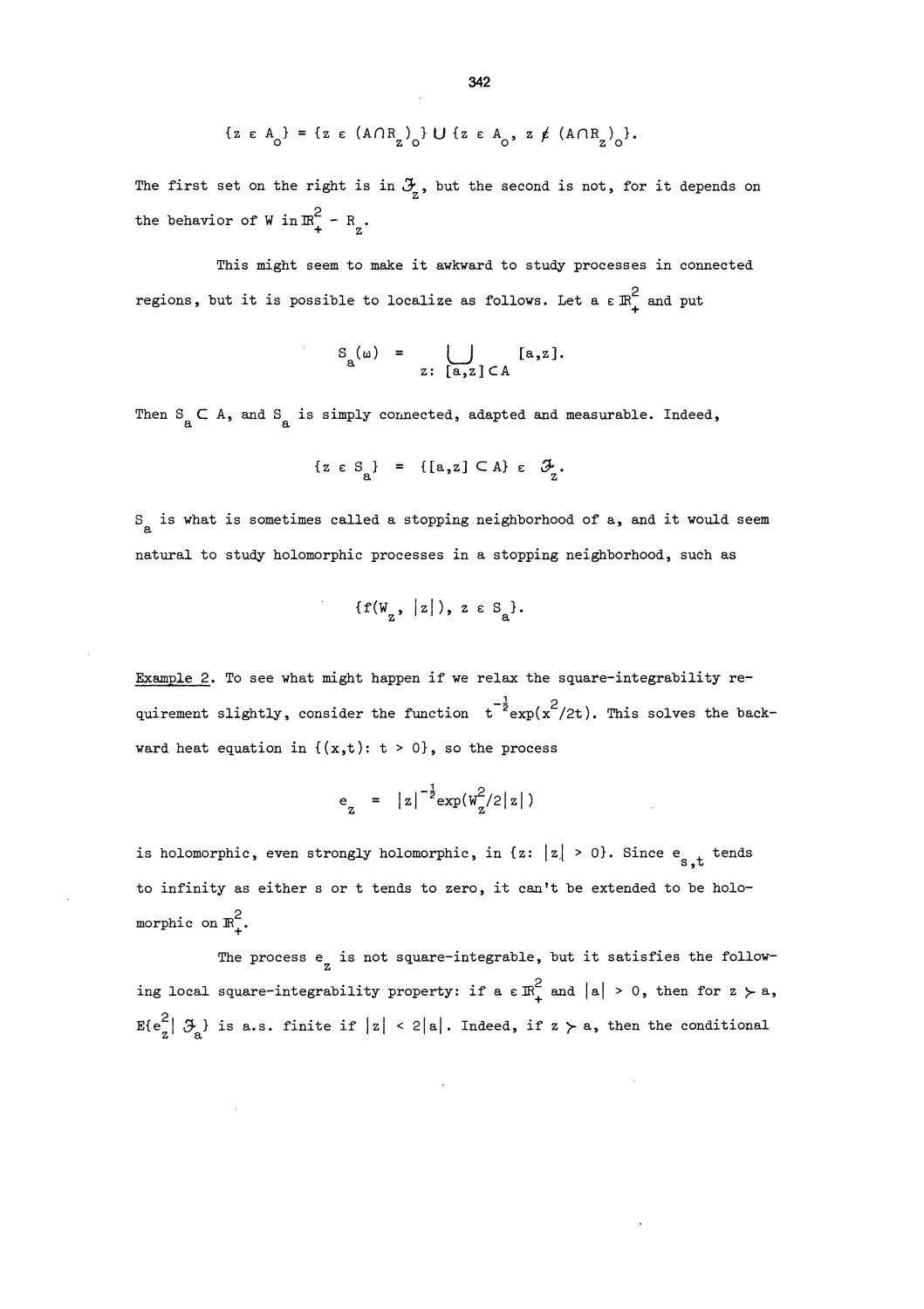distribution of W<sub>z</sub> given  $\mathcal{F}_a$  is Gaussian with mean W<sub>a</sub> and variance  $|z| - |a|$ , so that we have

$$
E\{e_{z}^{2}|\mathcal{F}_{a}\} = (2\pi |z|^{2}(|z|-|a|))^{-\frac{1}{2}} \int_{\mathbb{R}} exp(y^{2}/|z|)exp(-(y-W_{a})^{2}/2(|z|-|a|))dy.
$$

This converges if  $|z| < 2|a|$  and diverges if  $|z| \ge 2|a|$ . The same cosiderations hold for the derivative  $e'_z$ . It is then easy to see that if  $M > 0$ , the process  ${e_z}^I\{|W_{\alpha}| \prec M\}$ ,  $z \succ a$ ,  $|z| \prec 2|a|\}$  is holomorphic, square-integrable, and, following [1], has an expansion in Hermite polynomials. This expansion will converge on  $\{z: z > a, |z| < 2|a|\}$ , but will diverge, in general, as soon as the process ceases to be square-integrable, namely for  $|z| > 2|a|$ . However the process itself can be extended to be holomorphic in all of  $\{z: z > a\}.$ 

Example 3. The property of local square-integrability seems natural. For instance, if  $u(x,t)$  is a positive solution of the backward heat equation in the strip  $\{(x,t): 0 \leq \alpha < t < \beta\},\$ it has the representation  $[4]$ 

$$
u(x,t) = (\beta - t)^{-\frac{1}{2}} \int_{\mathbb{R}} exp(-(y - x)^2/2(\beta - t))d\mu(y), \alpha < t < \beta,
$$

where  $\mu$  is a measure for which

$$
\int_{\mathbb{R}} \exp(-y^2/2(\beta - t))d\mu(y) < \infty, \quad \alpha < t < \beta.
$$

Then, just as in example 2, the process

$$
\Phi_{Z} = u(W_{Z}, |z|), \quad \alpha < |z| < \beta,
$$

is holomorphic. While it may not be square-integrable, an argument similar to the above shows that it satisfies the local square-integrability property of the preceding example.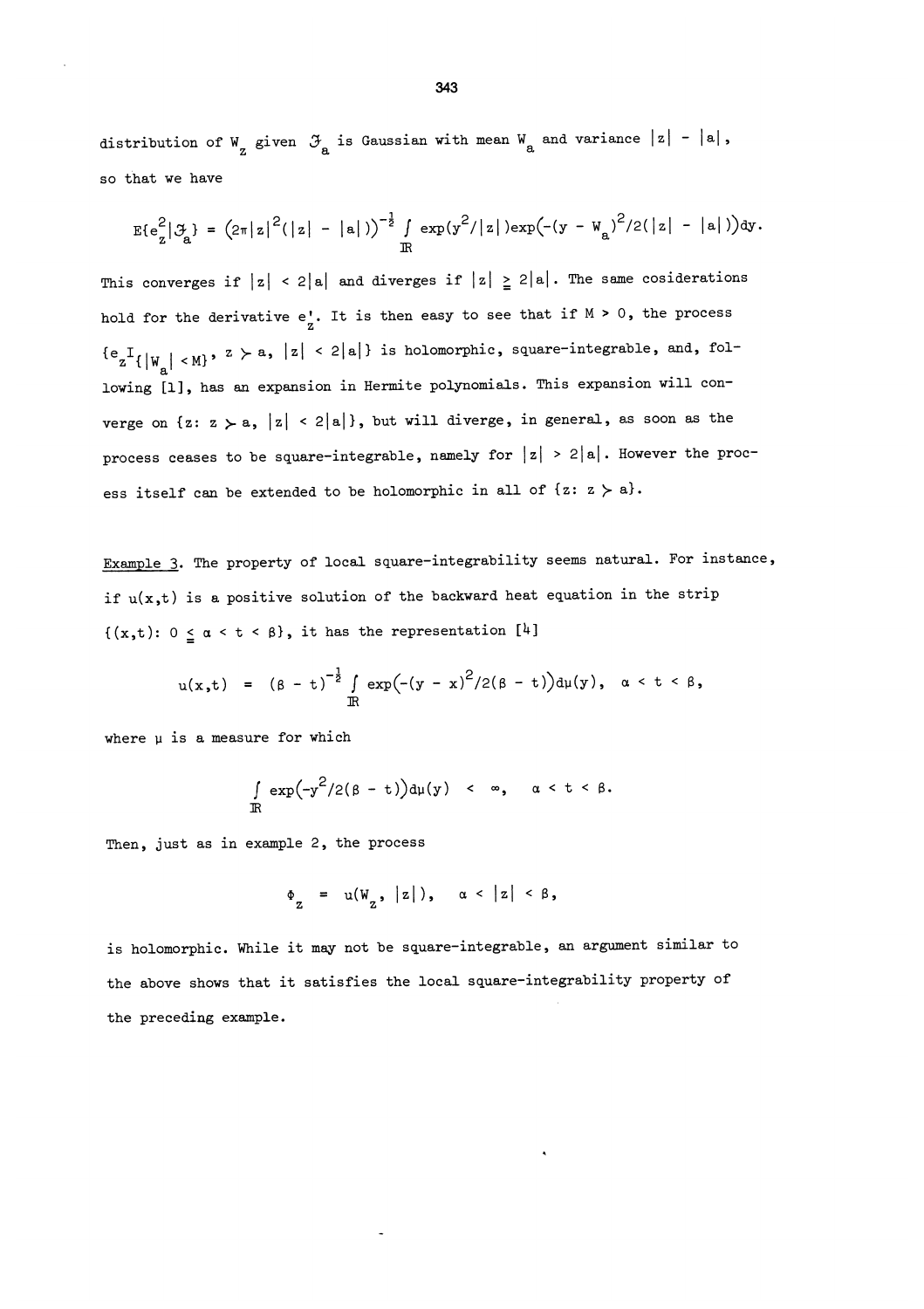Example 4. We modify example 2 slightly. Let

$$
e_{z}^{\tau} = ||z| - \tau|^{-\frac{1}{2}} \exp(w_{z}^{2}/2(|z| - \tau)).
$$

Then  $\{e_{z}^{T}, |z| > \tau\}$  is holomorphic and locally square-integrable. It blows up as |z| approaches  $\tau$ , so it cannot be extended into {z: |z|  $\leq \tau$ }. Thus {z: |z| >  $\tau$ } is evidently a region of holomorphy for this process, but it is not one of the regions of holomorphy described in [3]. Thus the regions of holomorphy change when the requirements of square-integrability are relaxed.

Example 5. If we regard  $e^T$  for  $|z| < \tau$ , we get a quite different behavior. The process  $\{e_{\tau}^{\tau}, |z| < \tau\}$  can be extended past the hyperbola  $|z| = \tau$ . Indeed, the function

$$
h^{T}(x,t) = \begin{cases} (\tau - t)^{-\frac{1}{2}} exp(x^{2}/2(t - \tau)) & \text{if } t < \tau, \\ 0 & \text{if } t \geq \tau, \end{cases}
$$

satisfies the backward heat equation except at the single point  $x = 0$ ,  $t = \tau$ . Thus if we set

$$
h_{z}^{\tau} = h^{\tau}(W_{z}, |z|),
$$

then  $h_{z}^{T}$  will be strongly holomorphic in the non-simply connected random domain  $D = \mathbb{R}^2$  - {z: |z| =  $\tau$ , W<sub>z</sub> = 0}. Surprisingly enough,  $h_{\tau}^T$  is holomorphic on all of  $\mathbb{R}^2_+$ . Indeed, if  $\Gamma$  is any increasing path, the probability that  $\Gamma$  encounters any singularity of  $h_{z}^{T}$  is zero. To see this, just note that if  $z_{0} = \Gamma \cap \{z: |z| = \tau\}$ , then  $h_{z}^{\tau}$  is singular at  $z_{0}$  if and only if  $W_{z_{0}} = 0$ . Since  $W_{z_{0}}$  is Gaussian with variance  $\tau$ ,  $P\{W = 0\} = 0$ . It follows that  $h_{Z}^{V}$  satisfies (1) on  $\Gamma$ . Is  $h_{Z}^{V}$  strongly holomorphic on all of  $\mathbb{R}^2_+$  ? We do not know the answer to this. We point out that along the path  $\{z: |z| = \tau\}$ , which is of pure type, the process is identically zero, so that (1) certainly holds. However, it is possible to conceive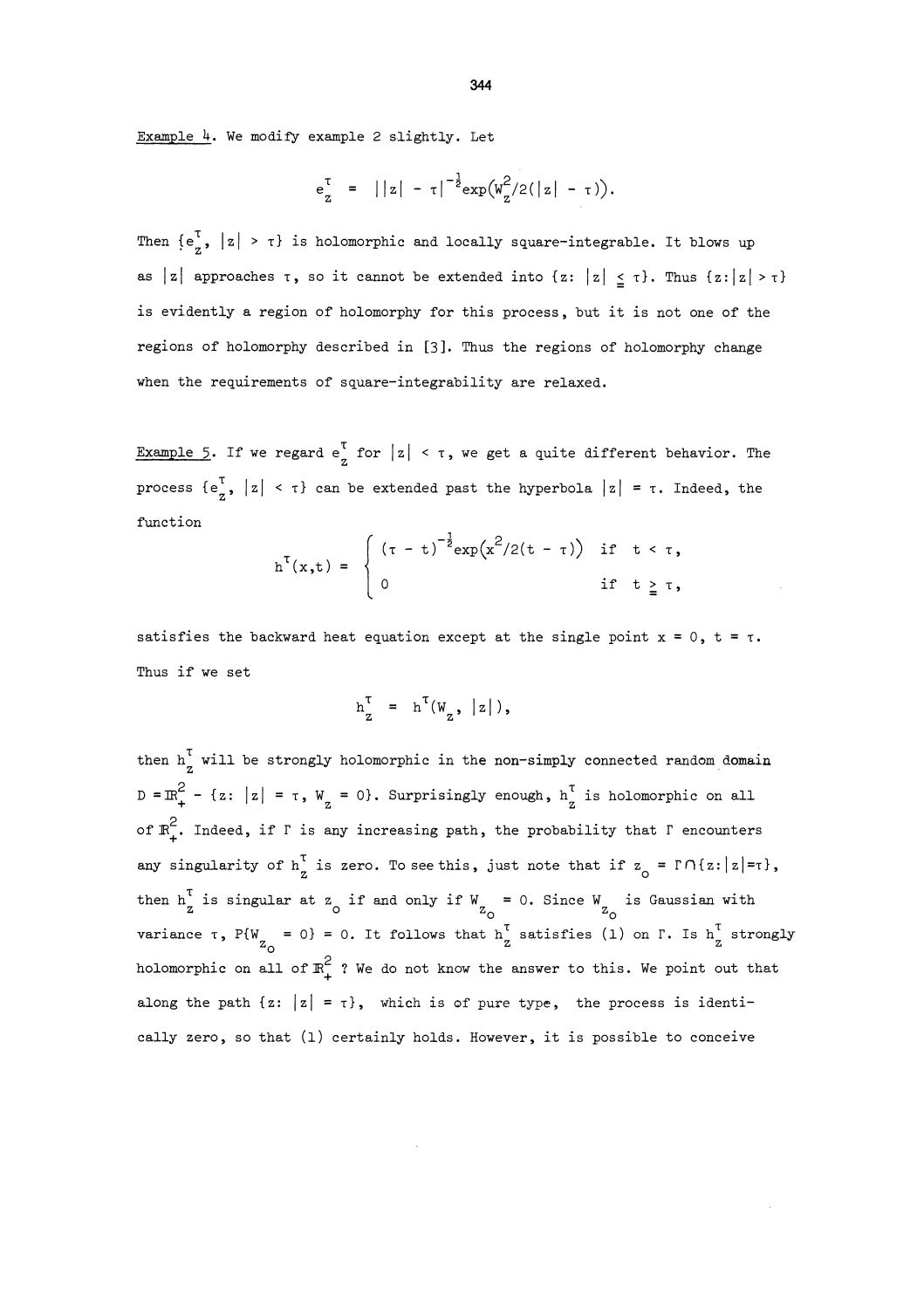of more complicated paths of pure type, along which the process may not be continuous.

Example 6. Here is an example which indicates that one should perhaps consider integration along random paths as well as fixed paths when defining holomorphic processes.

Let  $h^T(x,t)$  be the function defined in Example 5, let  $T(\omega) = 1 + |W_{1,1}(\omega)|$ , and define a process  $\Phi$  by

$$
\Phi_{\pi}(\omega) = h^{T(\omega)}(W_{Z}(\omega), |z|), z > (1,1).
$$

This process is locally square-integrable, and the set of its singularities is  $S(\omega) = \{z: z \succ (1,1), |z| = T(\omega), W_{z}(\omega) = 0\}.$ 

We claim that if  $A \subset \mathbb{R}_+^2$  is a set of Lebesgue measure zero, P{A  $\cap$  S = =  $\emptyset$ } = 1. Indeed, P{A  $\cap$  S =  $\emptyset$ } = E{P{A  $\cap$  S =  $\emptyset$ |  $\mathfrak{F}_{1,1}$ }}. Now T is  $\mathfrak{F}_{1,1}$ -measurable and, on the set  $\{\mathbb{T} = t\}$ ,  $P\{A \cap S = \emptyset | \mathcal{F}_{1,1}\} = 1$  if the Lebesgue measure of A  $\bigcap \{z: |z| = t\}$  is zero. By Fubini, this is true for a.e. (Lebesgue) t, and this implies our claim, since the distribution of T is diffuse.

In particular, the probability that any given piecewise-pure path encounters a singularity of  $\Phi$  is zero, so that  $\Phi$  is holomorphic, even strongly holomorphic in  $\{z: z \succ (1,1)\}\)$ . However, if we allow random paths, the path  $L(\omega)$  =  $\{z: |z| = \mathbb{T}(\omega)\}\$ is a random path of pure type which passes through all the singularities of  $\Phi$ .

Example 7. In the square-integrable case, we gave an example of a holomorphic process in a domain of holomorphy which couldn't be extended to be square-integrable and holomorphic in any larger domain (cf. [3]). In view of example 2,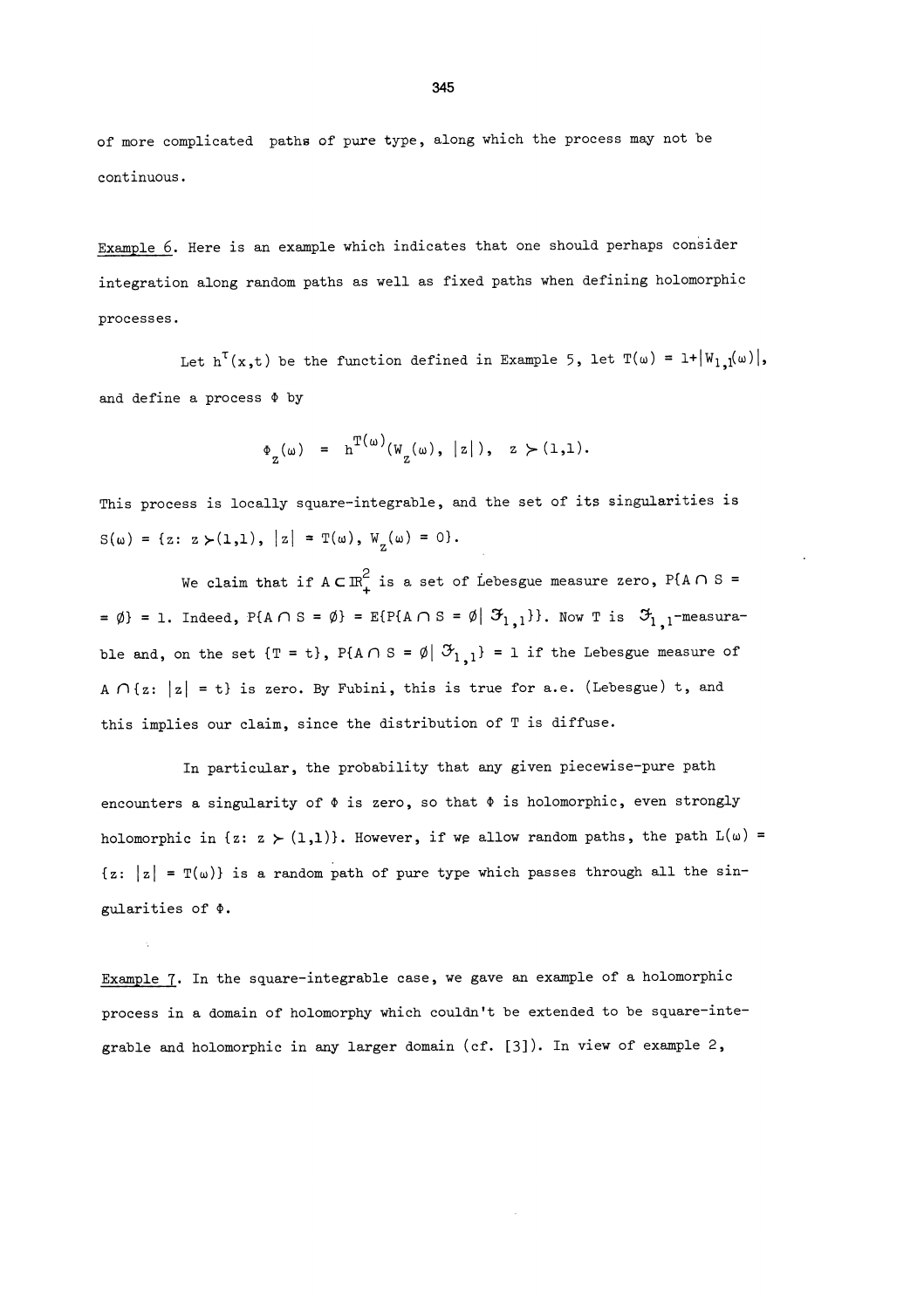one might ask whether such a process could be extended to be holomorphic without being square-integrable. We will construct a square-integrable holomorphic process on the domain of holomorphy

D = {
$$
z: z > z_0
$$
,  $|z| < \tau$ },

where  $z_0 \in \mathbb{R}_+^2$  and  $\tau > |z_0|$  are given, which cannot be extended to be strongly holomorphic in any larger domain.

Let g be a lower semi-continuous function on IR such that

(a)  $\int_{\mathbb{R}} g(x) dx \leq 1$ ; (b) the set  $\{x: g(x) = \infty\}$  is dense.

Define, for  $t < \tau$ ,

(2) 
$$
f(x,t) = (\tau - t)^{-\frac{1}{2}} \int_{\mathbb{R}} g(y) \exp(-(y - x)^2/2(\tau - t)) dy.
$$

Then  $f(x,t) \le (T - t)^{-\frac{1}{2}}$  and f satisfies the backward heat equation on  $\{(x,t):$  $0 \leq t < \tau$ . Furthermore, for each  $x \in \mathbb{R}$ ,

(3) 
$$
\liminf_{y \to x, \text{ t \text{'t}} } f(y,t) \geq g(x).
$$

This can be seen by first noting that if h is bounded and continuous on IR and  $0 \le h \le g$ , then lim inf  $f(y,t) \ge h(x)$ , and then using the fact g is an increas-<br> $y \rightarrow x$ , tt ing limit of such functions.

Let L =  $\{z: |z| = \tau\}$  and K =  $\{z: |z| < \tau\}$ . The process  $\{f(W_{z}, |z|),$  $z \in K$  is square-integrable - even bounded for fixed  $z$  - and strongly holomorphic. Furthermore, there exists a dense random subset of  $z \in L$  such that

$$
\liminf_{\zeta \to \mathbb{Z}, \zeta \in K} f(W_{\zeta}, |\zeta|) = \infty.
$$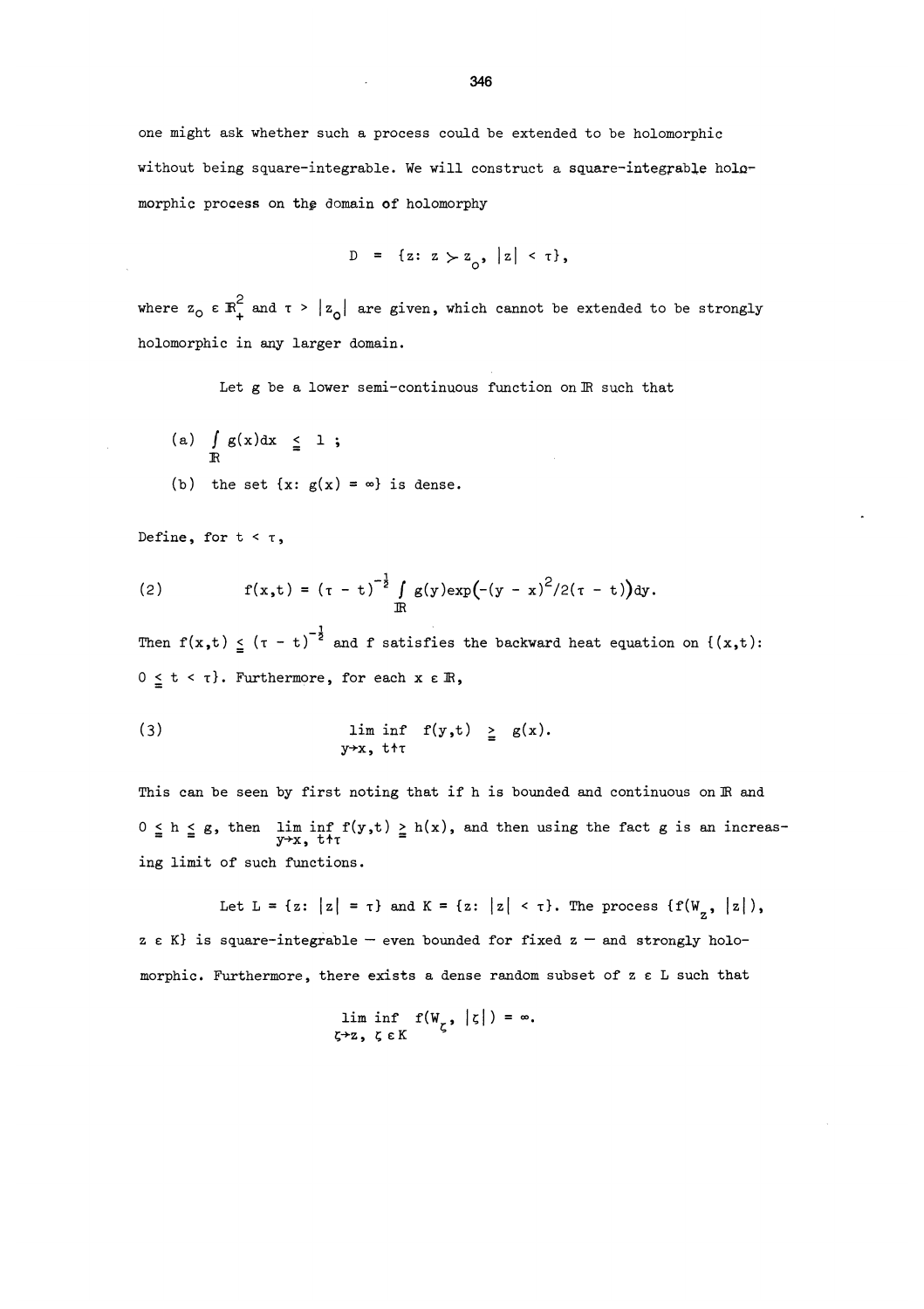This does not quite verify that L is a natural boundary. However, if it is not, there exists an open disc U for which  $U \cap L \neq \emptyset$ , and a process  $\Phi$ , strongly holomorphic in U, for which  $\Phi_{z} = f(W_{z}, |z|)$  if z  $\varepsilon$  U/NK. Now  $\Phi$  must be a.s. continuous on a given horizontal line, for it is the stochastic integral of its derivative. Thus, by (3),  $\Phi_{Z} \geq g(W_{Z})$  a.s. for each z  $\epsilon \cup \bigcap L$ , hence for a.e.  $\omega$ ,  $\Phi_{\overline{z}}(\omega) \geq g(W_{\overline{z}}(\omega))$  for a.e. z e UnL. There is then no way that the equation (1) can hold over any portion  $\Gamma$  of the path of pure type U $\cap$ L. Indeed, a stochastic integral is a continuous function of its upper limit, whereas  $\Phi$  is everywhere discontinuous along L.

We remark in passing that a minor modification of this argument shows that there can be no extension, even to a random neighborhood.

Finally, to get the desired example of a process  $\Psi$  which has D as its domain of holomorphy, we need only put

$$
\Psi_{Z} = W_{Z_{O}} + f(W_{Z}, |z|), \quad z \in D.
$$

~ is square-integrable, but can not be extended. Indeed, the boundaries of D are the line L and the horizontal and vertical lines H and V, respectively, which pass through  $z_0$ . We have just seen that  $y'$  can't be extended across L because of the singularities. On the other hand, it can't be extended across either H or V and remain adapted (cf.  $[3]$ , § 5).